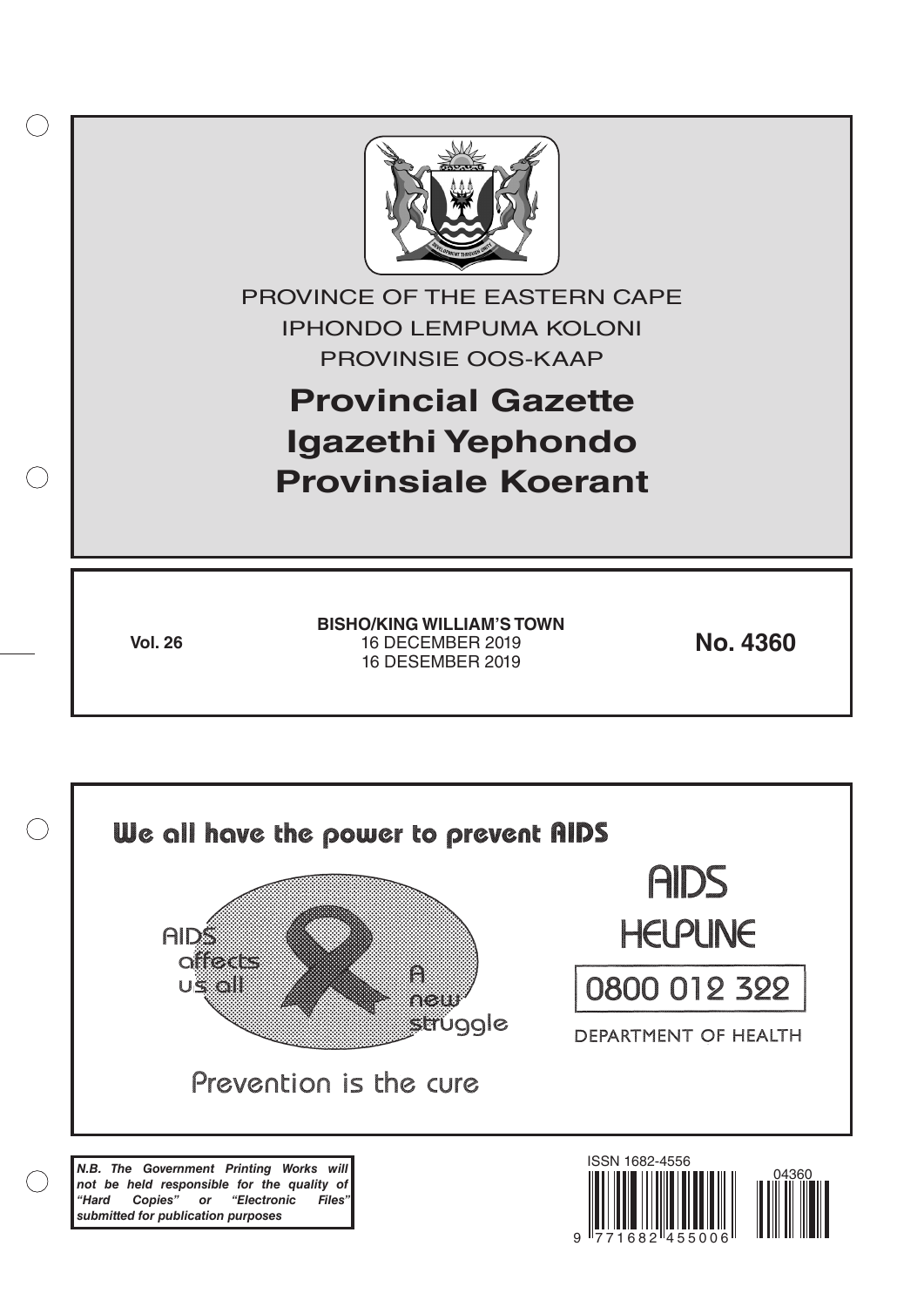## *IMPORTANT NOTICE OF OFFICE RELOCATION*



government printing Department: **Government Printing Works<br>REPUBLIC OF SOUTH AFRICA** 

Private Bag X85, PRETORIA, 0001 149 Bosman Street, PRETORIA Tel: 012 748 6197, Website: www.gpwonline.co.za

## **URGENT NOTICE TO OUR VALUED CUSTOMERS: PUBLICATIONS OFFICE'S RELOCATION HAS BEEN TEMPORARILY SUSPENDED.**

Please be advised that the GPW Publications office will no longer move to 88 Visagie Street as indicated in the previous notices.

The move has been suspended due to the fact that the new building in 88 Visagie Street is not ready for occupation yet.

We will later on issue another notice informing you of the new date of relocation.

We are doing everything possible to ensure that our service to you is not disrupted.

As things stand, we will continue providing you with our normal service from the current location at 196 Paul Kruger Street, Masada building.

Customers who seek further information and or have any questions or concerns are free to contact us through telephone 012 748 6066 or email Ms Maureen Toka at Maureen.Toka@gpw.gov.za or cell phone at 082 859 4910.

Please note that you will still be able to download gazettes free of charge from our website www.gpwonline.co.za.

We apologies for any inconvenience this might have caused.

Issued by GPW Communications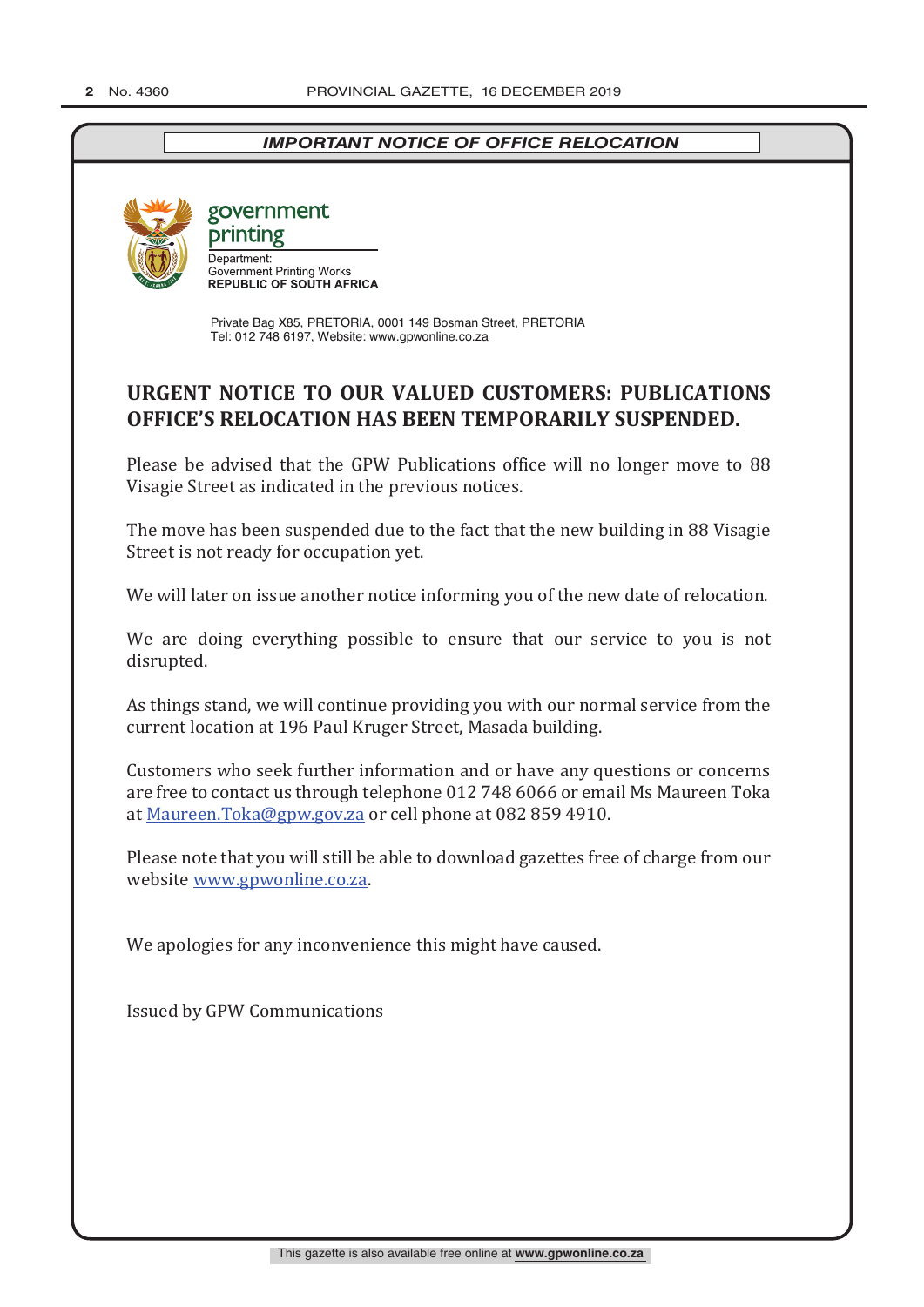## **IMPORTANT NOTICE:**

**The GovernmenT PrinTinG Works Will noT be held resPonsible for any errors ThaT miGhT occur due To The submission of incomPleTe / incorrecT / illeGible coPy.**

**no fuTure queries Will be handled in connecTion WiTh The above.**

#### **CONTENTS**

|            |                                                                                                       | Gazette | Page |
|------------|-------------------------------------------------------------------------------------------------------|---------|------|
|            |                                                                                                       | No.     | No.  |
|            | <b>GENERAL NOTICES • ALGEMENE KENNISGEWINGS</b>                                                       |         |      |
| 38         | Spatial Planning and Land Use Management Act, 2013 (Act 16 of 2013): Erf 1988, Beacon Bay             | 4360    | 14   |
|            | <b>PROVINCIAL NOTICES • PROVINSIALE KENNISGEWINGS</b>                                                 |         |      |
| 334        | Buffalo City Metropolitan Municipality Spatial Planning & Land Use Management By-Laws, 2016: Erf 451, |         |      |
|            |                                                                                                       | 4360    | 14   |
| 335        |                                                                                                       | 4360    | 14   |
| 336<br>337 | Economic Development, Environmental Affairs and Tourism Eastern Cape: Eastern Cape Environmental      | 4360    | 15   |
|            |                                                                                                       | 4360    | 16   |
|            | <b>LOCAL AUTHORITY NOTICES • PLAASLIKE OWERHEIDS KENNISGEWINGS</b>                                    |         |      |
| 303        | Spatial Planning and Land Use Management Act 2013 (Act 16 of 2013): Erf 22070, East London            | 4360    | 17   |
| 304        | Spatial Planning and Land Use Management Act (16/2013): Removal of restrictions: Erf 624, Beacon Bay  | 4360    | 17   |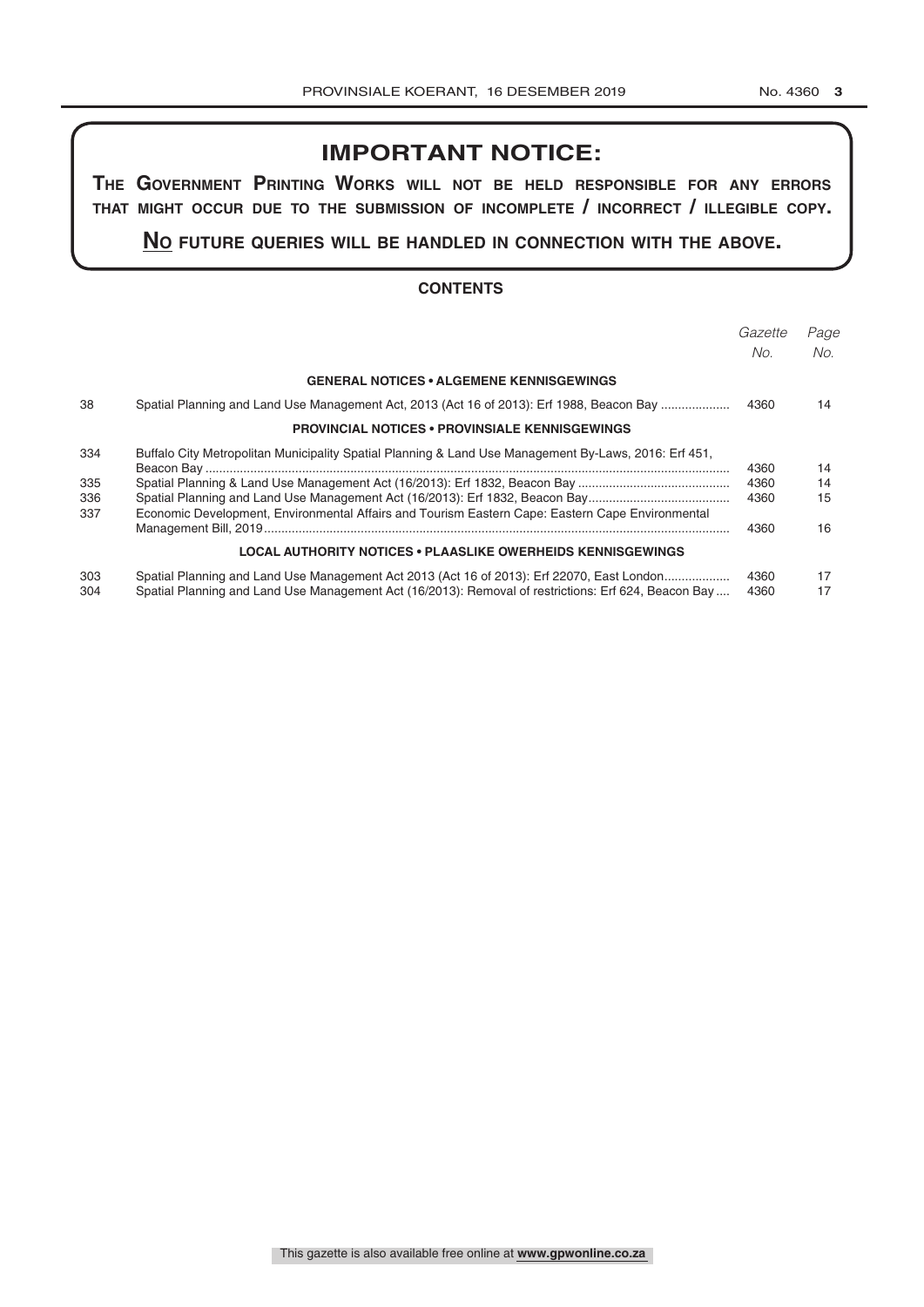

# **HIGH ALERT: SCAM WARNING!!!**

## **TO ALL SUPPLIERS AND SERVICE PROVIDERS OF THE GOVERNMENT PRINTING WORKS**

It has come to the attention of the *GOVERNMENT PRINTING WORKS* that there are certain unscrupulous companies and individuals who are defrauding unsuspecting businesses disguised as representatives of the *Government Printing Works* (*GPW*).

The scam involves the fraudsters using the letterhead of *GPW* to send out fake tender bids to companies and requests to supply equipment and goods.

Although the contact person's name on the letter may be of an existing official, the contact details on the letter are not the same as the *Government Printing Works*'. When searching on the Internet for the address of the company that has sent the fake tender document, the address does not exist.

The banking details are in a private name and not company name. Government will never ask you to deposit any funds for any business transaction. *GPW* has alerted the relevant law enforcement authorities to investigate this scam to protect legitimate businesses as well as the name of the organisation.

Example of e-mails these fraudsters are using:

#### **PROCUREMENT@GPW-GOV.ORG**

Should you suspect that you are a victim of a scam, you must urgently contact the police and inform the *GPW*.

*GPW* has an official email with the domain as **@gpw.gov.za**

Government e-mails DO NOT have org in their e-mail addresses. All of these fraudsters also use the same or very similar telephone numbers. Although such number with an area code 012 looks like a landline, it is not fixed to any property.

*GPW* will never send you an e-mail asking you to supply equipment and goods without a purchase/order number. *GPW* does not procure goods for another level of Government. The organisation will not be liable for actions that result in companies or individuals being resultant victims of such a scam.

*Government Printing Works* gives businesses the opportunity to supply goods and services through RFQ / Tendering process. In order to be eligible to bid to provide goods and services, suppliers must be registered on the National Treasury's Central Supplier Database (CSD). To be registered, they must meet all current legislative requirements (e.g. have a valid tax clearance certificate and be in good standing with the South African Revenue Services - SARS).

 The tender process is managed through the Supply Chain Management (SCM) system of the department. SCM is highly regulated to minimise the risk of fraud, and to meet objectives which include value for money, open and effective competition, equitability, accountability, fair dealing, transparency and an ethical approach. Relevant legislation, regulations, policies, guidelines and instructions can be found on the tender's website.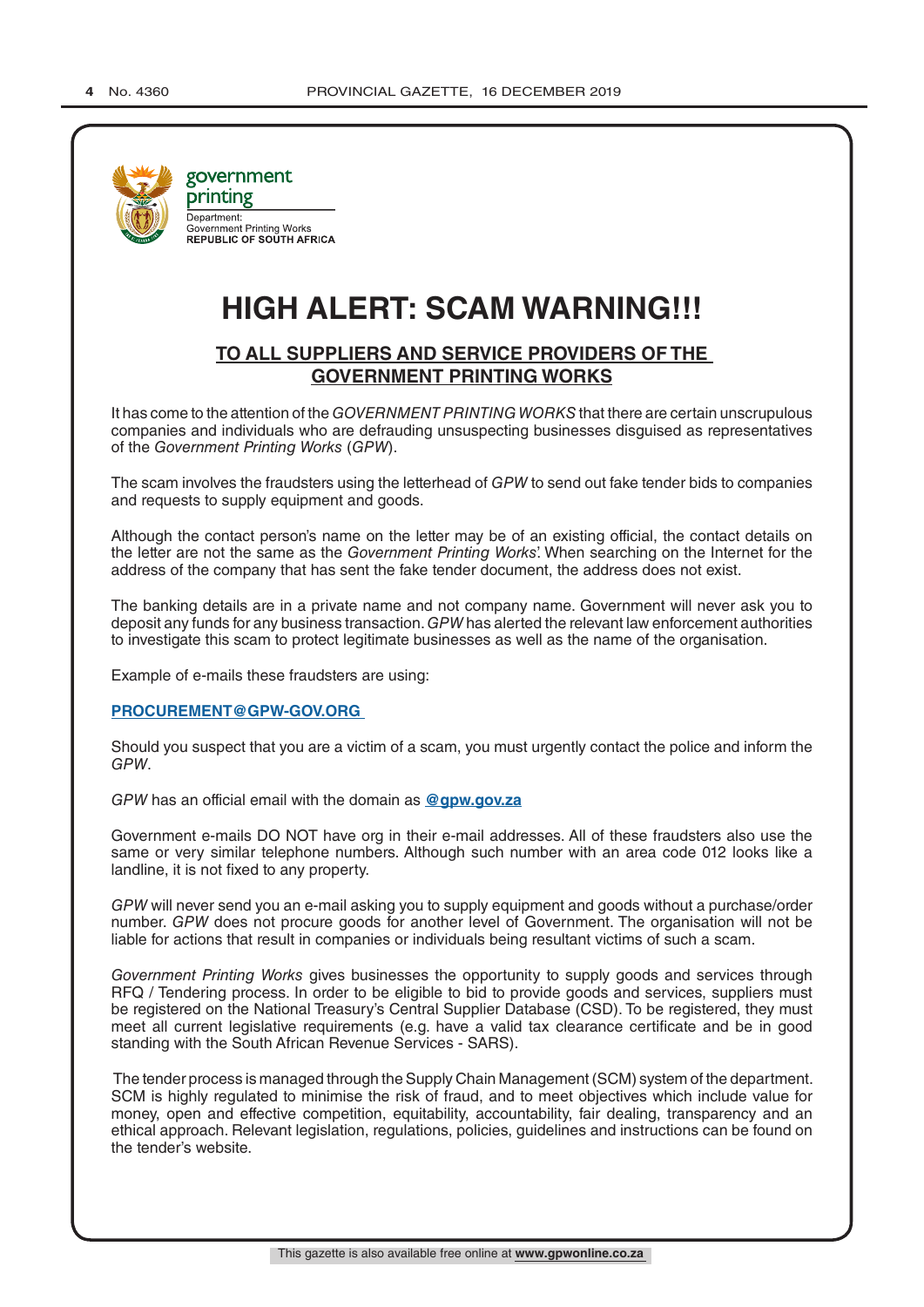#### **Fake Tenders**

National Treasury's CSD has launched the Government Order Scam campaign to combat fraudulent requests for quotes (RFQs). Such fraudulent requests have resulted in innocent companies losing money. We work hard at preventing and fighting fraud, but criminal activity is always a risk.

#### **How tender scams work**

There are many types of tender scams. Here are some of the more frequent scenarios:

Fraudsters use what appears to be government department stationery with fictitious logos and contact details to send a fake RFQ to a company to invite it to urgently supply goods. Shortly after the company has submitted its quote, it receives notification that it has won the tender. The company delivers the goods to someone who poses as an official or at a fake site. The Department has no idea of this transaction made in its name. The company is then never paid and suffers a loss.

#### OR

Fraudsters use what appears to be government department stationery with fictitious logos and contact details to send a fake RFQ to Company A to invite it to urgently supply goods. Typically, the tender specification is so unique that only Company B (a fictitious company created by the fraudster) can supply the goods in question.

Shortly after Company A has submitted its quote it receives notification that it has won the tender. Company A orders the goods and pays a deposit to the fictitious Company B. Once Company B receives the money, it disappears. Company A's money is stolen in the process.

Protect yourself from being scammed

- If you are registered on the supplier databases and you receive a request to tender or quote that seems to be from a government department, contact the department to confirm that the request is legitimate. Do not use the contact details on the tender document as these might be fraudulent.
- Compare tender details with those that appear in the Tender Bulletin, available online at **www.gpwonline.co.za**
- Make sure you familiarise yourself with how government procures goods and services. Visit the tender website for more information on how to tender.
- If you are uncomfortable about the request received, consider visiting the government department and/or the place of delivery and/or the service provider from whom you will be sourcing the goods.
- In the unlikely event that you are asked for a deposit to make a bid, contact the SCM unit of the department in question to ask whether this is in fact correct.

Any incidents of corruption, fraud, theft and misuse of government property in the *Government Printing Works* can be reported to:

Supply Chain Management: Ms. Anna Marie Du Toit, Tel. (012) 748 6292. Email: **Annamarie.DuToit@gpw.gov.za**

Marketing and Stakeholder Relations: Ms Bonakele Mbhele, at Tel. (012) 748 6193. Email: **Bonakele.Mbhele@gpw.gov.za** 

Security Services: Mr Daniel Legoabe, at tel. (012) 748 6176. Email: **Daniel.Legoabe@gpw.gov.za**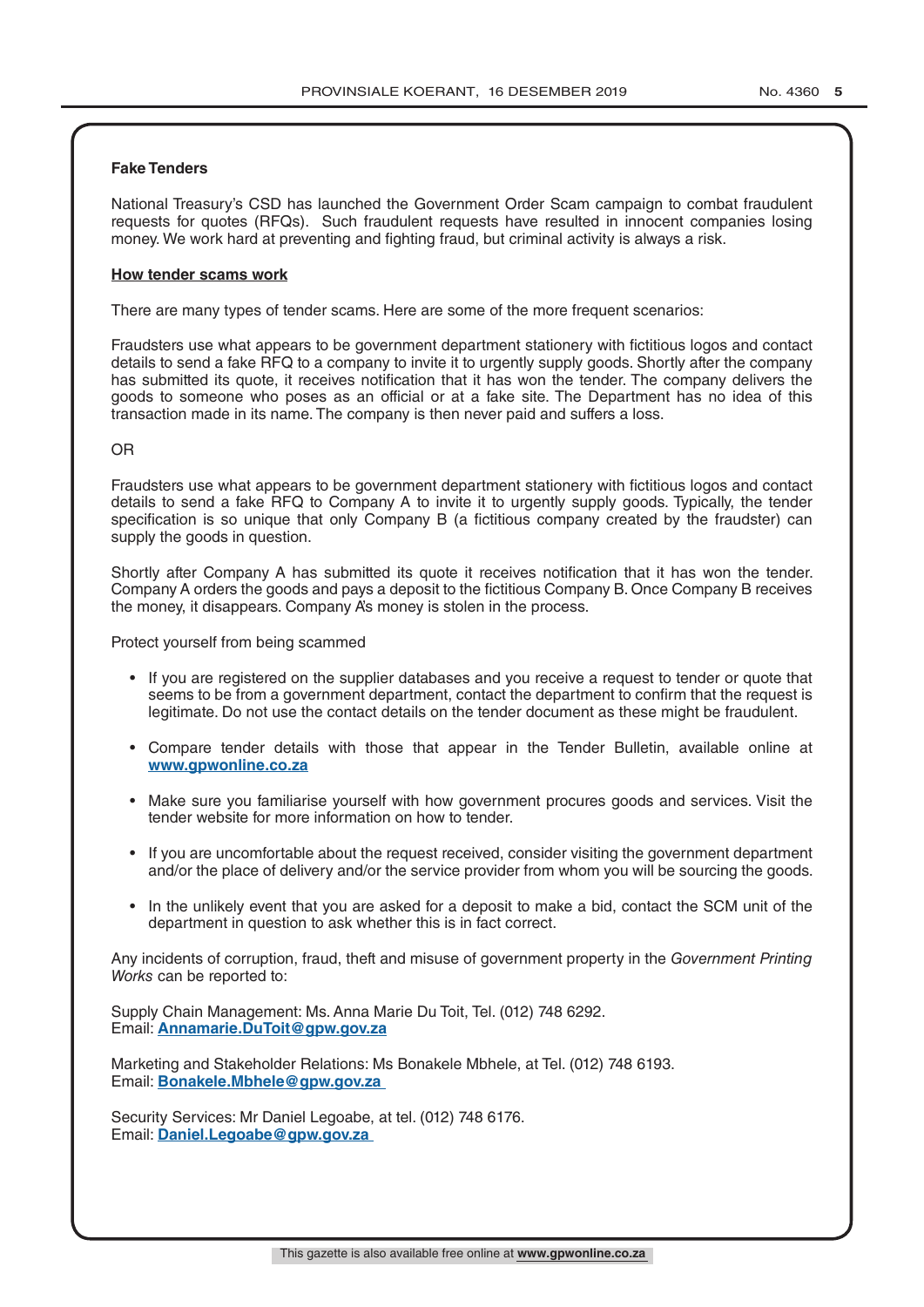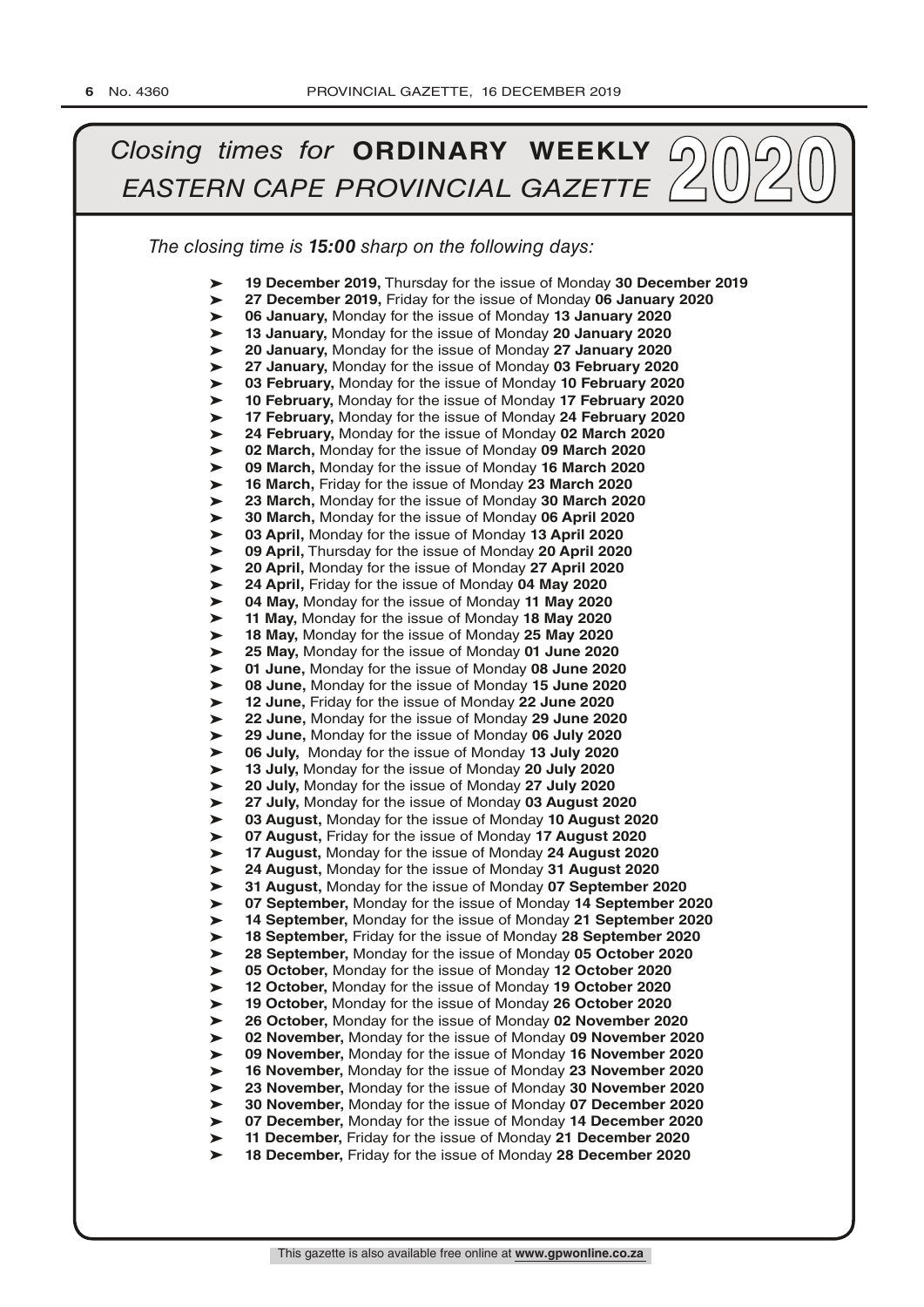# **LIST OF TARIFF RATES** FOR PUBLICATION OF NOTICES

**COMMENCEMENT: 1 APRIL 2018**

## **NATIONAL AND PROVINCIAL**

Notice sizes for National, Provincial & Tender gazettes 1/4, 2/4, 3/4, 4/4 per page. Notices submitted will be charged at R1008.80 per full page, pro-rated based on the above categories.

| <b>Pricing for National, Provincial - Variable Priced Notices</b> |                          |                      |  |
|-------------------------------------------------------------------|--------------------------|----------------------|--|
| <b>Notice Type</b>                                                | <b>Page Space</b>        | <b>New Price (R)</b> |  |
| Ordinary National, Provincial                                     | 1/4 - Quarter Page       | 252.20               |  |
| Ordinary National, Provincial                                     | 2/4 - Half Page          | 504.40               |  |
| Ordinary National, Provincial                                     | 3/4 - Three Quarter Page | 756.60               |  |
| Ordinary National, Provincial                                     | 4/4 - Full Page          | 1008.80              |  |

## **EXTRA-ORDINARY**

All Extra-ordinary National and Provincial gazette notices are non-standard notices and attract a variable price based on the number of pages submitted.

The pricing structure for National and Provincial notices which are submitted as **Extra ordinary submissions** will be charged at R**3026.32** per page.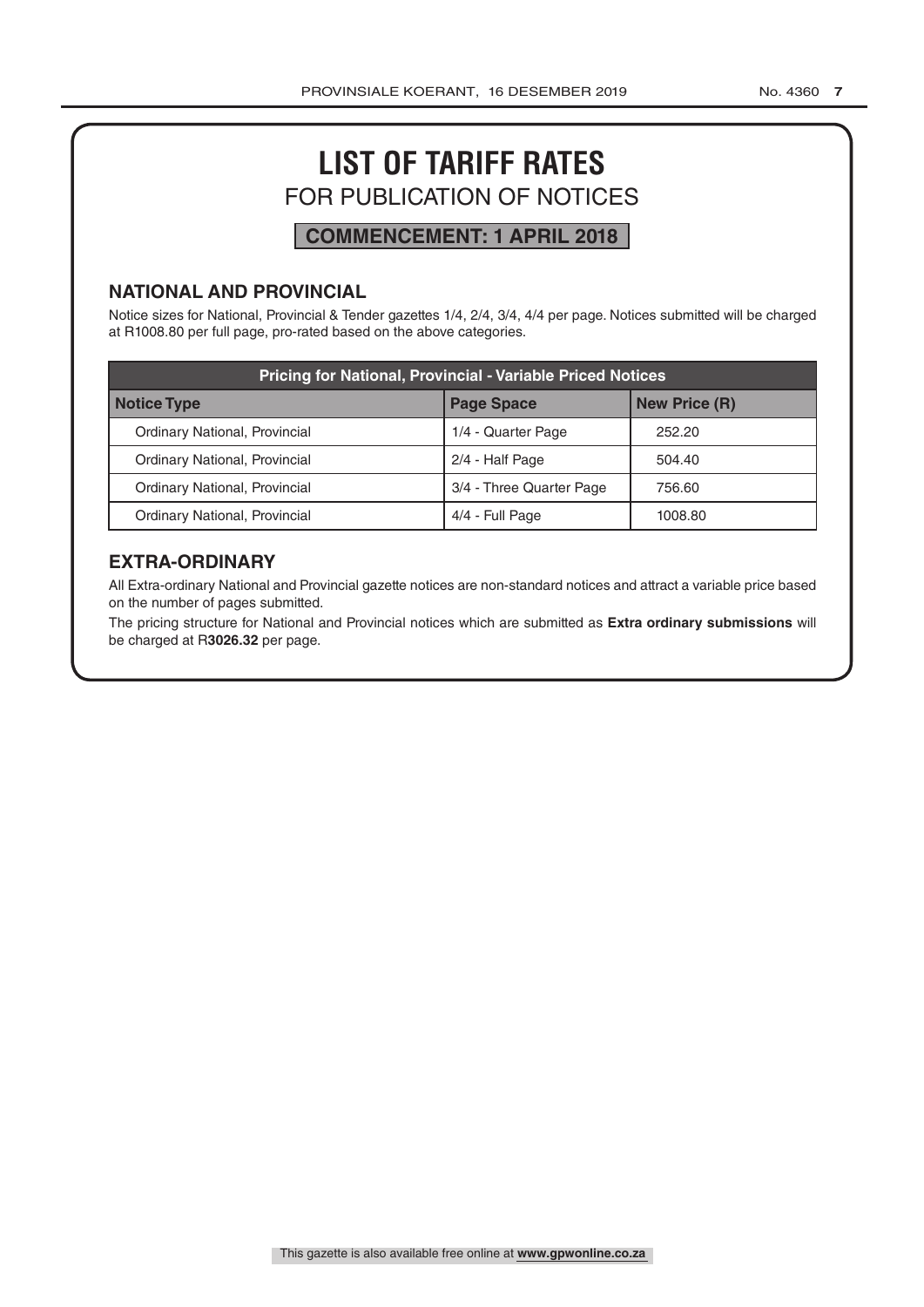The **Government Printing Works** (**GPW**) has established rules for submitting notices in line with its electronic notice processing system, which requires the use of electronic *Adobe* Forms. Please ensure that you adhere to these guidelines when completing and submitting your notice submission.

### **Closing Times for ACCepTAnCe of noTiCes**

- 1. The *Government Gazette* and *Government Tender Bulletin* are weekly publications that are published on Fridays and the closing time for the acceptance of notices is strictly applied according to the scheduled time for each gazette.
- 2. Please refer to the Submission Notice Deadline schedule in the table below. This schedule is also published online on the Government Printing works website www.gpwonline.co.za

All re-submissions will be subject to the standard cut-off times. **All notices received after the closing time will be rejected**.

| <b>Government Gazette Type</b>                   | <b>Publication</b><br><b>Frequency</b> | <b>Publication Date</b>                         | <b>Submission Deadline</b>          | <b>Cancellations Deadline</b>                              |
|--------------------------------------------------|----------------------------------------|-------------------------------------------------|-------------------------------------|------------------------------------------------------------|
| <b>National Gazette</b>                          | Weekly                                 | Friday                                          | Friday 15h00 for next Friday        | Tuesday, 15h00 - 3<br>working days prior to<br>publication |
| <b>Regulation Gazette</b>                        | Weekly                                 | Friday                                          | Friday 15h00 for next Friday        | Tuesday, 15h00 - 3<br>working days prior to<br>publication |
| <b>Petrol Price Gazette</b>                      | Monthly                                | Tuesday before 1st<br>Wednesday of the<br>month | One day before publication          | 1 working day prior to<br>publication                      |
| <b>Road Carrier Permits</b>                      | Weekly                                 | Friday                                          | Thursday 15h00 for next<br>Friday   | 3 working days prior to<br>publication                     |
| Unclaimed Monies (Justice,<br>Labour or Lawyers) | January /<br>September 2 per<br>year   | <b>Last Friday</b>                              | One week before publication         | 3 working days prior to<br>publication                     |
| Parliament (Acts, White<br>Paper, Green Paper)   | As required                            | Any day of the week                             | None                                | 3 working days prior to<br>publication                     |
| <b>Manuals</b>                                   | <b>Bi- Monthly</b>                     | 2nd and last Thursday<br>of the month           | One week before publication         | 3 working days prior to<br>publication                     |
| <b>State of Budget</b><br>(National Treasury)    | <b>Monthly</b>                         | 30th or last Friday of<br>the month             | One week before publication         | 3 working days prior to<br>publication                     |
| <b>Extraordinary Gazettes</b>                    | As required                            | Any day of the week                             | Before 10h00 on publication<br>date | Before 10h00 on<br>publication date                        |
| Legal Gazettes A, B and C                        | Weekly                                 | Friday                                          | One week before publication         | Tuesday, 15h00 - 3<br>working days prior to<br>publication |
| <b>Tender Bulletin</b>                           | Weekly                                 | Friday                                          | Friday 15h00 for next Friday        | Tuesday, 15h00 - 3<br>working days prior to<br>publication |
| Gauteng                                          | Weekly                                 | Wednesday                                       | Two weeks before publication        | 3 days after submission<br>deadline                        |
| Eastern Cape                                     | Weekly                                 | Monday                                          | One week before publication         | 3 working days prior to<br>publication                     |
| <b>Northern Cape</b>                             | Weekly                                 | Monday                                          | One week before publication         | 3 working days prior to<br>publication                     |
| <b>North West</b>                                | Weekly                                 | <b>Tuesday</b>                                  | One week before publication         | 3 working days prior to<br>publication                     |
| KwaZulu-Natal                                    | Weekly                                 | Thursday                                        | One week before publication         | 3 working days prior to<br>publication                     |
| Limpopo                                          | Weekly                                 | Friday                                          | One week before publication         | 3 working days prior to<br>publication                     |
| Mpumalanga                                       | Weekly                                 | Friday                                          | One week before publication         | 3 working days prior to<br>publication                     |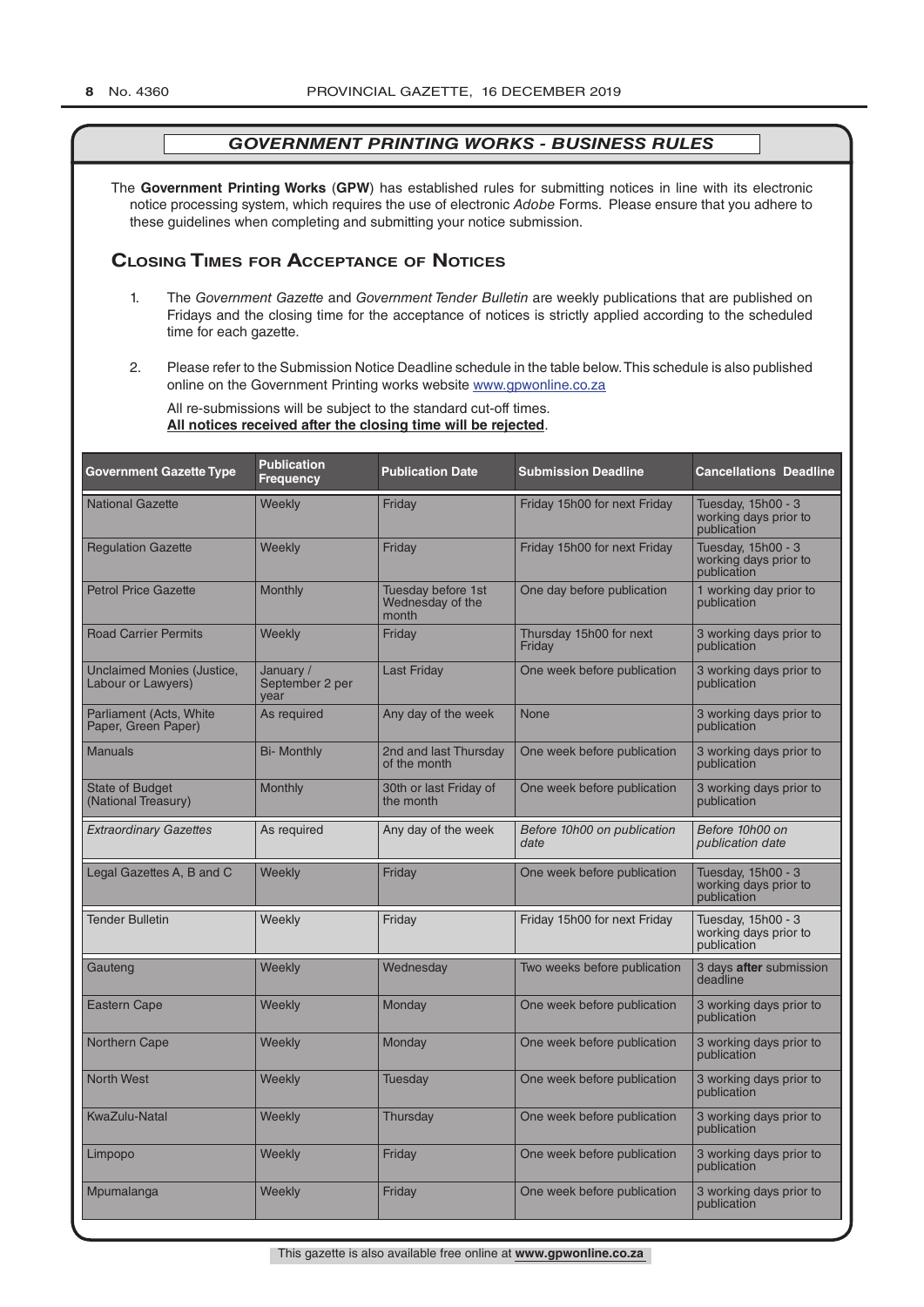| <b>Government Gazette Type</b>            | <b>Publication</b><br><b>Frequency</b> | <b>Publication Date</b>                              | <b>Submission Deadline</b>   | <b>Cancellations Deadline</b>               |
|-------------------------------------------|----------------------------------------|------------------------------------------------------|------------------------------|---------------------------------------------|
| Gauteng Liquor License<br>Gazette         | Monthly                                | Wednesday before<br>the First Friday of the<br>month | Two weeks before publication | 3 working days after<br>submission deadline |
| Northern Cape Liquor<br>License Gazette   | <b>Monthly</b>                         | First Friday of the<br>month                         | Two weeks before publication | 3 working days after<br>submission deadline |
| <b>National Liquor License</b><br>Gazette | <b>Monthly</b>                         | First Friday of the<br>month                         | Two weeks before publication | 3 working days after<br>submission deadline |
| Mpumalanga Liquor License<br>Gazette      | <b>Bi-Monthly</b>                      | Second & Fourth<br>Friday                            | One week before publication  | 3 working days prior to<br>publication      |

## **exTrAordinAry gAzeTTes**

3. *Extraordinary Gazettes* can have only one publication date. If multiple publications of an *Extraordinary Gazette* are required, a separate Z95/Z95Prov *Adobe* Forms for each publication date must be submitted.

## **NOTICE SUBMISSION PROCESS**

- 4. Download the latest *Adobe* form, for the relevant notice to be placed, from the **Government Printing Works** website www.gpwonline.co.za.
- 5. The *Adobe* form needs to be completed electronically using *Adobe Acrobat* / *Acrobat Reader*. Only electronically completed *Adobe* forms will be accepted. No printed, handwritten and/or scanned *Adobe* forms will be accepted.
- 6. The completed electronic *Adobe* form has to be submitted via email to submit.egazette@gpw.gov.za. The form needs to be submitted in its original electronic *Adobe* format to enable the system to extract the completed information from the form for placement in the publication.
- 7. Every notice submitted **must** be accompanied by an official **GPW** quotation. This must be obtained from the *eGazette* Contact Centre.
- 8. Each notice submission should be sent as a single email. The email **must** contain **all documentation relating to a particular notice submission**.
	- 8.1. Each of the following documents must be attached to the email as a separate attachment:
		- 8.1.1. An electronically completed *Adobe* form, specific to the type of notice that is to be placed.
			- 8.1.1.1. For National *Government Gazette* or *Provincial Gazette* notices, the notices must be accompanied by an electronic Z95 or Z95Prov *Adobe* form
			- 8.1.1.2. The notice content (body copy) **MUST** be a separate attachment.
		- 8.1.2. A copy of the official **Government Printing Works** quotation you received for your notice. *(Please see Quotation section below for further details)*
		- 8.1.3. A valid and legible Proof of Payment / Purchase Order: **Government Printing Works** account customer must include a copy of their Purchase Order*.* **Non**-**Government Printing Works** account customer needs to submit the proof of payment for the notice
		- 8.1.4. Where separate notice content is applicable (Z95, Z95 Prov and TForm 3, it should **also** be attached as a separate attachment. *(Please see the Copy Section below, for the specifications)*.
		- 8.1.5. Any additional notice information if applicable.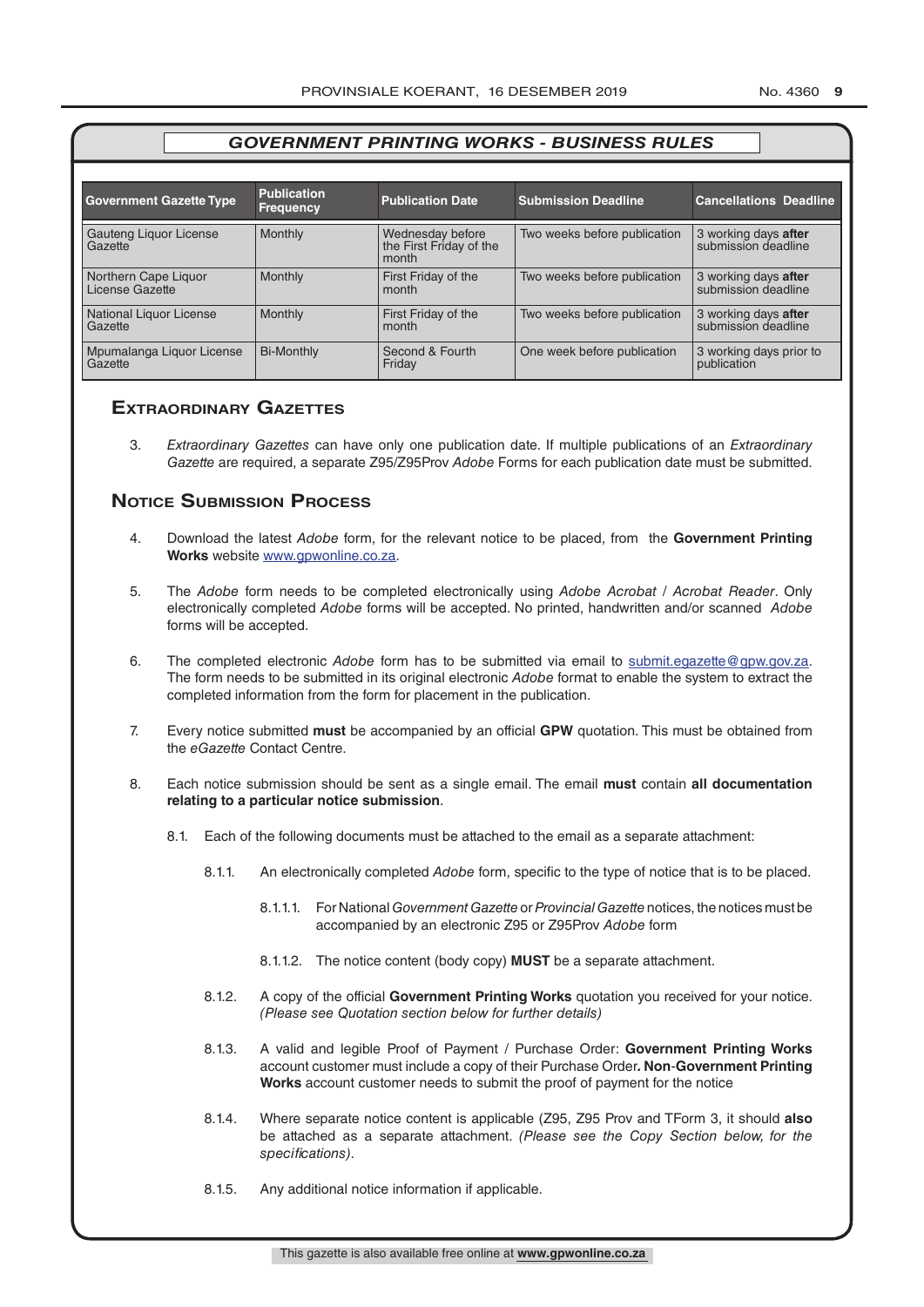- 9. The electronic *Adobe* form will be taken as the primary source for the notice information to be published. Instructions that are on the email body or covering letter that contradicts the notice form content will not be considered. The information submitted on the electronic *Adobe* form will be published as-is.
- 10. To avoid duplicated publication of the same notice and double billing, Please submit your notice **ONLY ONCE.**
- 11. Notices brought to **GPW** by "walk-in" customers on electronic media can only be submitted in *Adobe* electronic form format. All "walk-in" customers with notices that are not on electronic *Adobe* forms will be routed to the Contact Centre where they will be assisted to complete the forms in the required format.
- 12. Should a customer submit a bulk submission of hard copy notices delivered by a messenger on behalf of any organisation e.g. newspaper publisher, the messenger will be referred back to the sender as the submission does not adhere to the submission rules.

## **QuoTATions**

- 13. Quotations are valid until the next tariff change.
	- 13.1. *Take note:* **GPW**'s annual tariff increase takes place on *1 April* therefore any quotations issued, accepted and submitted for publication up to *31 March* will keep the old tariff. For notices to be published from 1 April, a quotation must be obtained from **GPW** with the new tariffs. Where a tariff increase is implemented during the year, **GPW** endeavours to provide customers with 30 days' notice of such changes.
- 14. Each quotation has a unique number.
- 15. Form Content notices must be emailed to the *eGazette* Contact Centre for a quotation.
	- 15.1. The *Adobe* form supplied is uploaded by the Contact Centre Agent and the system automatically calculates the cost of your notice based on the layout/format of the content supplied.
	- 15.2. It is critical that these *Adobe* Forms are completed correctly and adhere to the guidelines as stipulated by **GPW**.

#### 16. **APPLICABLE ONLY TO GPW ACCOUNT HOLDERS**:

- 16.1. **GPW** Account Customers must provide a valid **GPW** account number to obtain a quotation.
- 16.2. Accounts for **GPW** account customers **must** be active with sufficient credit to transact with **GPW** to submit notices.
	- 16.2.1. If you are unsure about or need to resolve the status of your account, please contact the **GPW** Finance Department prior to submitting your notices. (If the account status is not resolved prior to submission of your notice, the notice will be failed during the process).

#### 17. **APPLICABLE ONLY TO CASH CUSTOMERS:**

- 17.1. Cash customers doing **bulk payments** must use a **single email address** in order to use the **same proof of payment** for submitting multiple notices.
- 18. The responsibility lies with you, the customer, to ensure that the payment made for your notice(s) to be published is sufficient to cover the cost of the notice(s).
- 19. Each quotation will be associated with one proof of payment / purchase order / cash receipt.

#### 19.1. This means that **the quotation number can only be used once to make a payment.**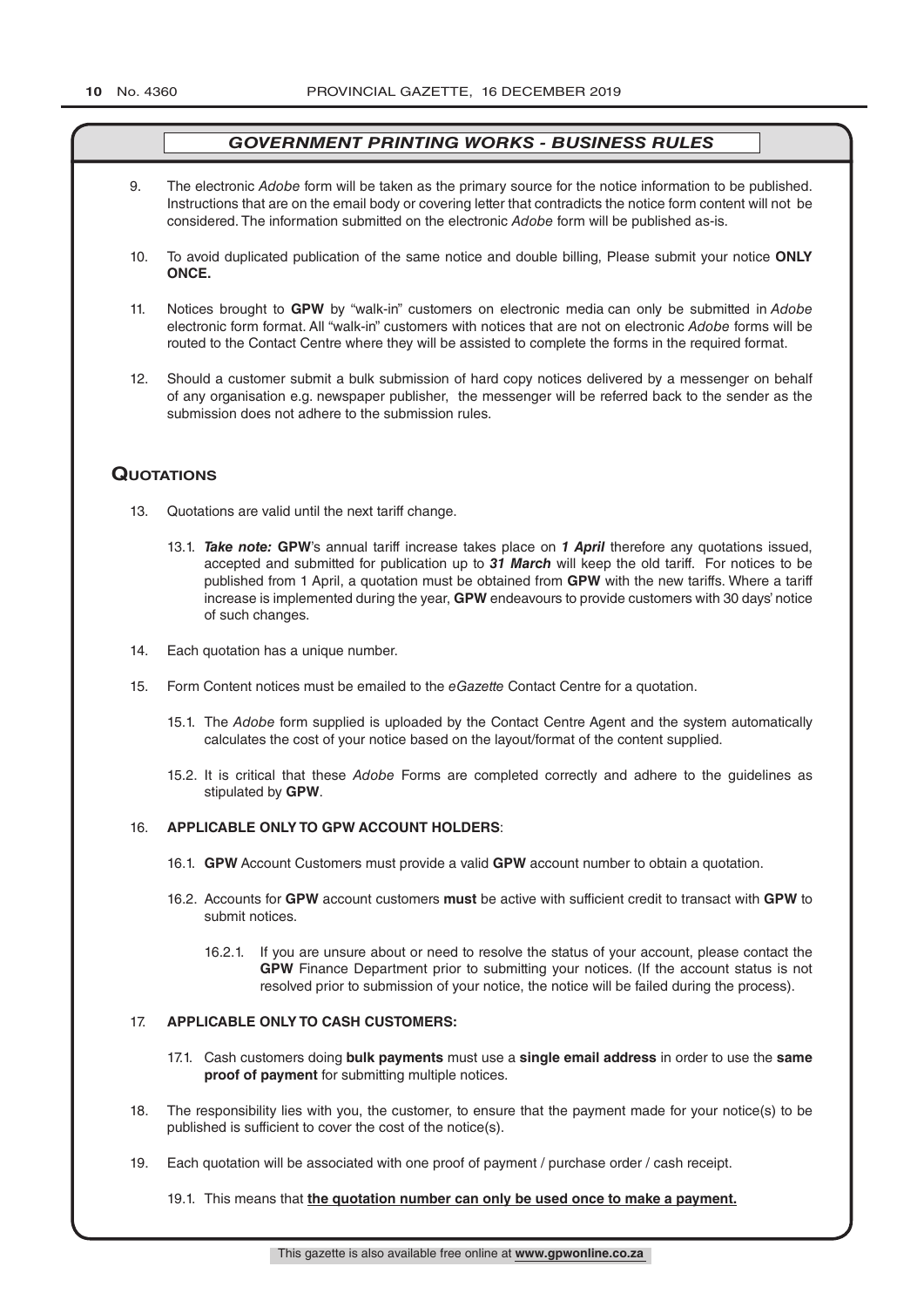#### **COPY (SEPARATE NOTICE CONTENT DOCUMENT)**

- 20. Where the copy is part of a separate attachment document for Z95, Z95Prov and TForm03
	- 20.1. Copy of notices must be supplied in a separate document and may not constitute part of any covering letter, purchase order, proof of payment or other attached documents.

The content document should contain only one notice. (You may include the different translations of the same notice in the same document).

20.2. The notice should be set on an A4 page, with margins and fonts set as follows:

Page size = A4 Portrait with page margins: Top = 40mm, LH/RH = 16mm, Bottom = 40mm; Use font size: Arial or Helvetica 10pt with 11pt line spacing;

Page size = A4 Landscape with page margins:  $Top = 16mm$ , LH/RH = 40mm, Bottom = 16mm; Use font size: Arial or Helvetica 10pt with 11pt line spacing;

#### **CAnCellATions**

- 21. Cancellation of notice submissions are accepted by **GPW** according to the deadlines stated in the table above in point 2. Non-compliance to these deadlines will result in your request being failed. Please pay special attention to the different deadlines for each gazette. Please note that any notices cancelled after the cancellation deadline will be published and charged at full cost.
- 22. Requests for cancellation must be sent by the original sender of the notice and must accompanied by the relevant notice reference number (N-) in the email body.

#### **AmendmenTs To noTiCes**

23. With effect from 01 October 2015, **GPW** will not longer accept amendments to notices. The cancellation process will need to be followed according to the deadline and a new notice submitted thereafter for the next available publication date.

#### **REJECTIONS**

- 24. All notices not meeting the submission rules will be rejected to the customer to be corrected and resubmitted. Assistance will be available through the Contact Centre should help be required when completing the forms. (012-748 6200 or email info.egazette@gpw.gov.za). Reasons for rejections include the following:
	- 24.1. Incorrectly completed forms and notices submitted in the wrong format, will be rejected.
	- 24.2. Any notice submissions not on the correct *Adobe* electronic form, will be rejected.
	- 24.3. Any notice submissions not accompanied by the proof of payment / purchase order will be rejected and the notice will not be processed.
	- 24.4. Any submissions or re-submissions that miss the submission cut-off times will be rejected to the customer. The Notice needs to be re-submitted with a new publication date.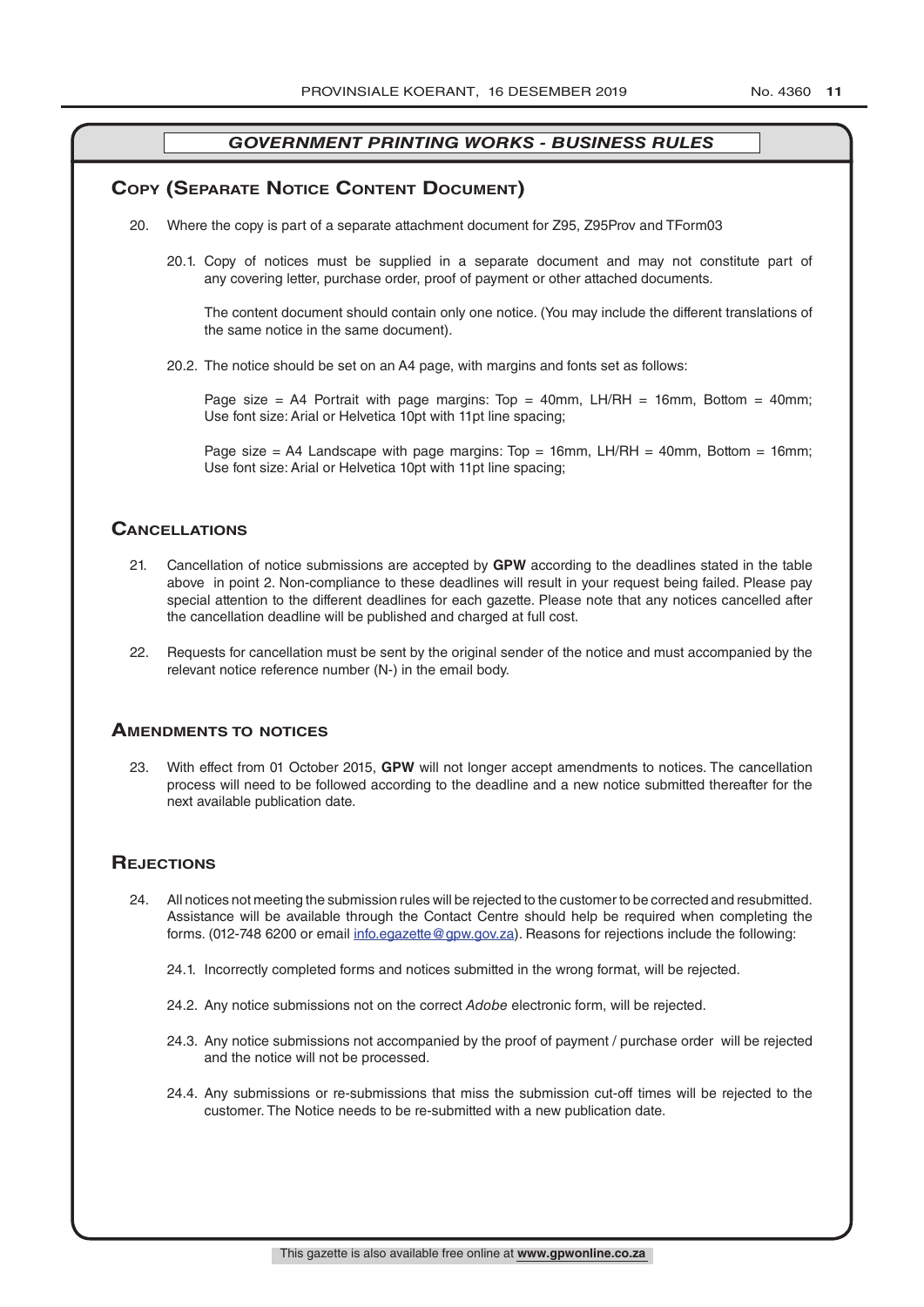#### **ApprovAl of noTiCes**

- 25. Any notices other than legal notices are subject to the approval of the Government Printer, who may refuse acceptance or further publication of any notice.
- 26. No amendments will be accepted in respect to separate notice content that was sent with a Z95 or Z95Prov notice submissions. The copy of notice in layout format (previously known as proof-out) is only provided where requested, for Advertiser to see the notice in final Gazette layout. Should they find that the information submitted was incorrect, they should request for a notice cancellation and resubmit the corrected notice, subject to standard submission deadlines. The cancellation is also subject to the stages in the publishing process, i.e. If cancellation is received when production (printing process) has commenced, then the notice cannot be cancelled.

## **governmenT prinTer indemnified AgAinsT liAbiliTy**

- 27. The Government Printer will assume no liability in respect of—
	- 27.1. any delay in the publication of a notice or publication of such notice on any date other than that stipulated by the advertiser;
	- 27.2. erroneous classification of a notice, or the placement of such notice in any section or under any heading other than the section or heading stipulated by the advertiser;
	- 27.3. any editing, revision, omission, typographical errors or errors resulting from faint or indistinct copy.

#### **liAbiliTy of AdverTiser**

28. Advertisers will be held liable for any compensation and costs arising from any action which may be instituted against the Government Printer in consequence of the publication of any notice.

#### **CusTomer inQuiries**

Many of our customers request immediate feedback/confirmation of notice placement in the gazette from our Contact Centre once they have submitted their notice – While **GPW** deems it one of their highest priorities and responsibilities to provide customers with this requested feedback and the best service at all times, we are only able to do so once we have started processing your notice submission.

**GPW** has a 2-working day turnaround time for processing notices received according to the business rules and deadline submissions.

Please keep this in mind when making inquiries about your notice submission at the Contact Centre.

- 29. Requests for information, quotations and inquiries must be sent to the Contact Centre ONLY.
- 30. Requests for Quotations (RFQs) should be received by the Contact Centre at least **2 working days** before the submission deadline for that specific publication.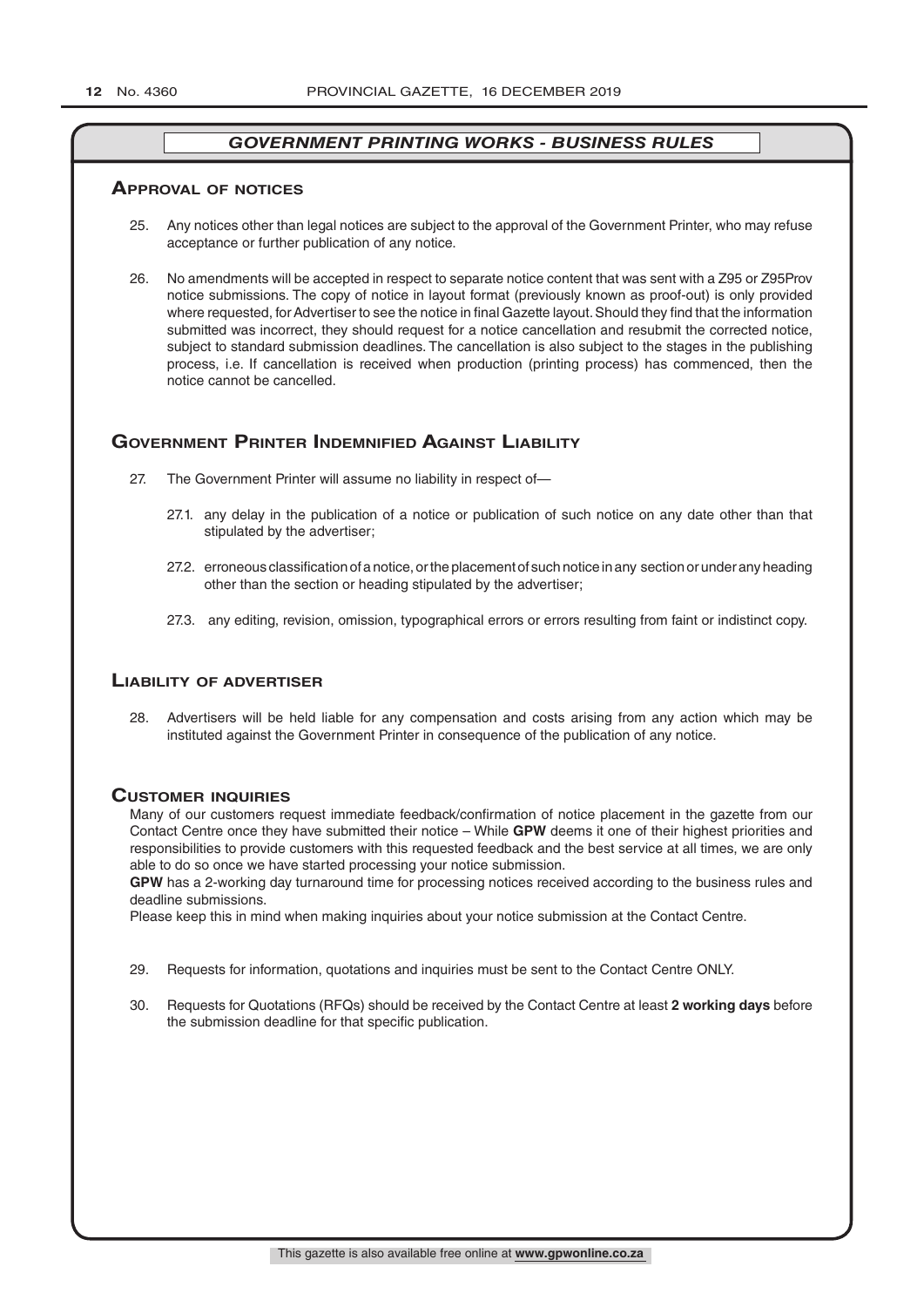#### **pAymenT of CosT**

- 31. The Request for Quotation for placement of the notice should be sent to the Gazette Contact Centre as indicated above, prior to submission of notice for advertising.
- 32. Payment should then be made, or Purchase Order prepared based on the received quotation, prior to the submission of the notice for advertising as these documents i.e. proof of payment or Purchase order will be required as part of the notice submission, as indicated earlier.
- 33. Every proof of payment must have a valid **GPW** quotation number as a reference on the proof of payment document.
- 34. Where there is any doubt about the cost of publication of a notice, and in the case of copy, an enquiry, accompanied by the relevant copy, should be addressed to the Gazette Contact Centre, **Government Printing Works**, Private Bag X85, Pretoria, 0001 email: info.egazette@gpw.gov.za before publication.
- 35. Overpayment resulting from miscalculation on the part of the advertiser of the cost of publication of a notice will not be refunded, unless the advertiser furnishes adequate reasons why such miscalculation occurred. In the event of underpayments, the difference will be recovered from the advertiser, and future notice(s) will not be published until such time as the full cost of such publication has been duly paid in cash or electronic funds transfer into the **Government Printing Works** banking account.
- 36. In the event of a notice being cancelled, a refund will be made only if no cost regarding the placing of the notice has been incurred by the **Government Printing Works**.
- 37. The **Government Printing Works** reserves the right to levy an additional charge in cases where notices, the cost of which has been calculated in accordance with the List of Fixed Tariff Rates, are subsequently found to be excessively lengthy or to contain overmuch or complicated tabulation.

#### **proof of publiCATion**

- 38. Copies of any of the *Government Gazette* or *Provincial Gazette* can be downloaded from the **Government Printing Works** website www.gpwonline.co.za free of charge, should a proof of publication be required.
- 39. Printed copies may be ordered from the Publications department at the ruling price. The **Government Printing Works** will assume no liability for any failure to post or for any delay in despatching of such *Government Gazette*(s)

#### *GOVERNMENT PRINTING WORKS CONTACT INFORMATION*

| <b>Physical Address:</b>                                                                                                 | <b>Postal Address:</b> | <b>GPW Banking Details:</b>                                                                               |  |
|--------------------------------------------------------------------------------------------------------------------------|------------------------|-----------------------------------------------------------------------------------------------------------|--|
| <b>Government Printing Works</b>                                                                                         | Private Bag X85        | <b>Bank: ABSA Bosman Street</b>                                                                           |  |
| 149 Bosman Street                                                                                                        | Pretoria               | <b>Account No.: 405 7114 016</b>                                                                          |  |
| Pretoria                                                                                                                 | 0001                   | <b>Branch Code: 632-005</b>                                                                               |  |
| For Gazette and Notice submissions: Gazette Submissions:<br>For queries and quotations, contact: Gazette Contact Centre: |                        | <b>E-mail:</b> submit.eqazette@gpw.gov.za<br><b>E-mail:</b> info.egazette@gpw.gov.za<br>Tel: 012-748 6200 |  |
| <b>Contact person for subscribers: Mrs M. Toka:</b>                                                                      |                        | <b>E-mail:</b> subscriptions@gpw.gov.za                                                                   |  |
|                                                                                                                          |                        | <b>Tel:</b> 012-748-6066 / 6060 / 6058                                                                    |  |

This gazette is also available free online at **www.gpwonline.co.za**

**Fax:** 012-323-9574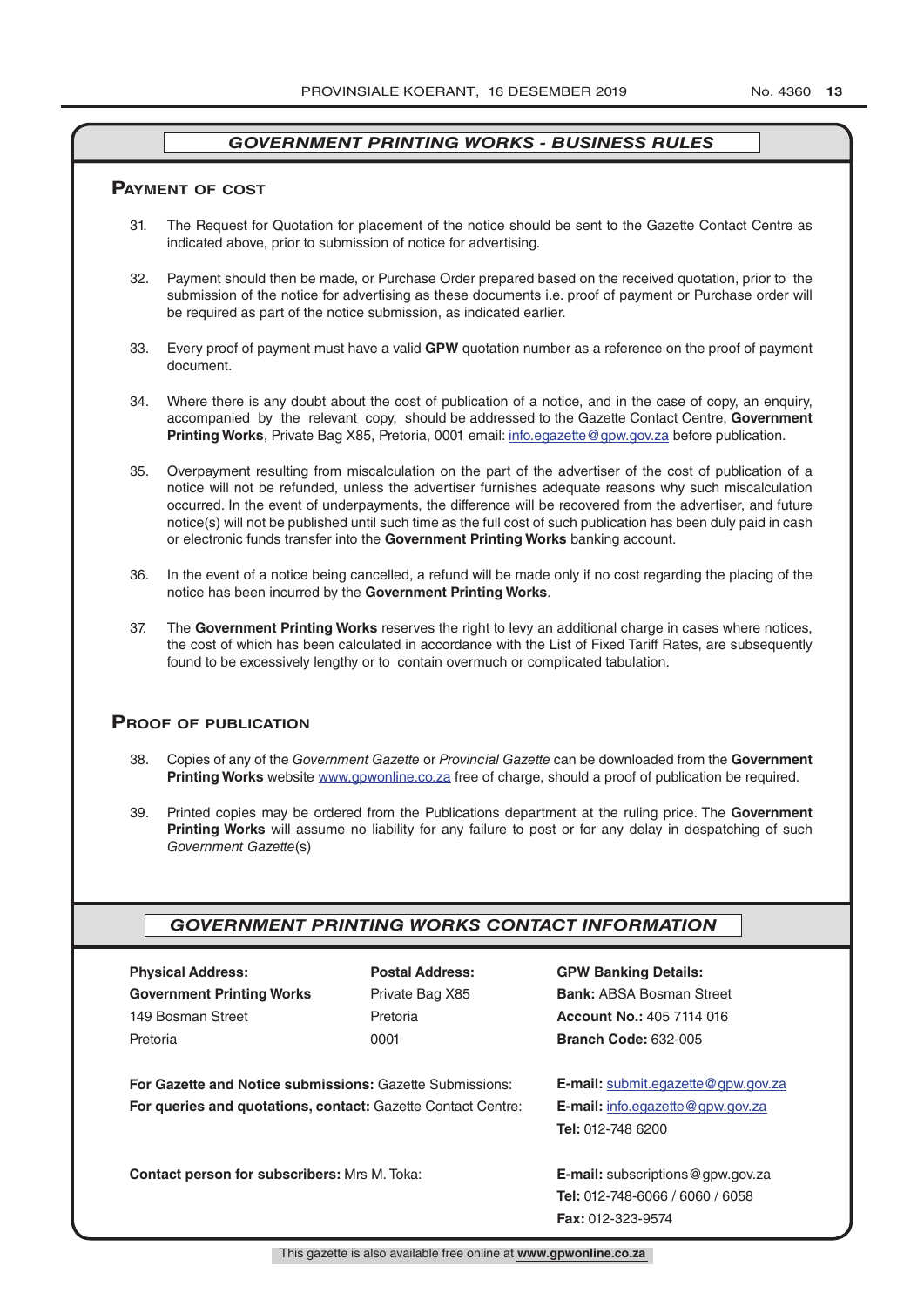## General Notices • Algemene Kennisgewings

#### **NOTICE 38 OF 2019**

#### **Buffalo City Metropolitan Municipality (EASTERN CAPE)**

## **Removal of Restrictions in terms of the Spatial Planning and Land Use Management Act, 2013 (Act 16 of 2013)**

#### **ERF 1988, BEACON BAY (18 EDLY SYMONS AVENUE, BEACON BAY).**

Under Section 47 of the Spatial Planning and Land Use Management Act, 2013 (Act 16 of 2013) and upon instructions of by the Local Authority, a notice is hereby given that condition/s B. 5. (a) (i) and (ii) in Deed of Transfer No. T2065/2013, applicable to Erf 1988, Beacon Bay are hereby removed.

## PROVINCIAL NOTICES • PROVINSIALE KENNISGEWINGS

### **PROVINCIAL NOTICE 334 OF 2019**

## **BUFFALO CITY METROPOLITAN MUNICIPALITY**

## **REMOVAL OF RESTRICTIVE CONDITIONS OF TITLE DEED EASTERN CAPE PROVINCIAL NOTICE OF 2019**

Upon instruction by the Local Authority, a notice is hereby given that Restrictive Conditions **C3 (a, b, c & d)** of Deed of Transfer number **T3025/2017** applicable to **Erf 451, Beacon Bay** are hereby removed.

The removal of the above conditions has been approved in terms of Section 47 of the Spatial Planning & Land Use Management Act 16 of 2013 read with section 59 of the Buffalo City Metropolitan Municipality Spatial Planning & Land Use Management By-Laws, 2016.

## **PROVINCIAL NOTICE 335 OF 2019**

## **BUFFALO CITY METROPOLITAN MUNICIPALITY**

## **REMOVAL OF RESTRICTIVE CONDITIONS OF TITLE DEED EASTERN CAPE PROVINCIAL NOTICE OF 2019**

Upon instruction by the Local Authority, a notice is hereby given that Restrictive Conditions **C(4), 5(a); (b) & (d)** of Deed of Transfer number *T5694/2007* applicable to **Erf 1832, Beacon Bay** are hereby removed.

The removal of the above conditions has been approved in terms of Section 47 of the Spatial Planning & Land Use Management Act 16 of 2013 read with section 59 of the Buffalo City Metropolitan Municipality Spatial Planning & Land Use Management By-Laws, 2016.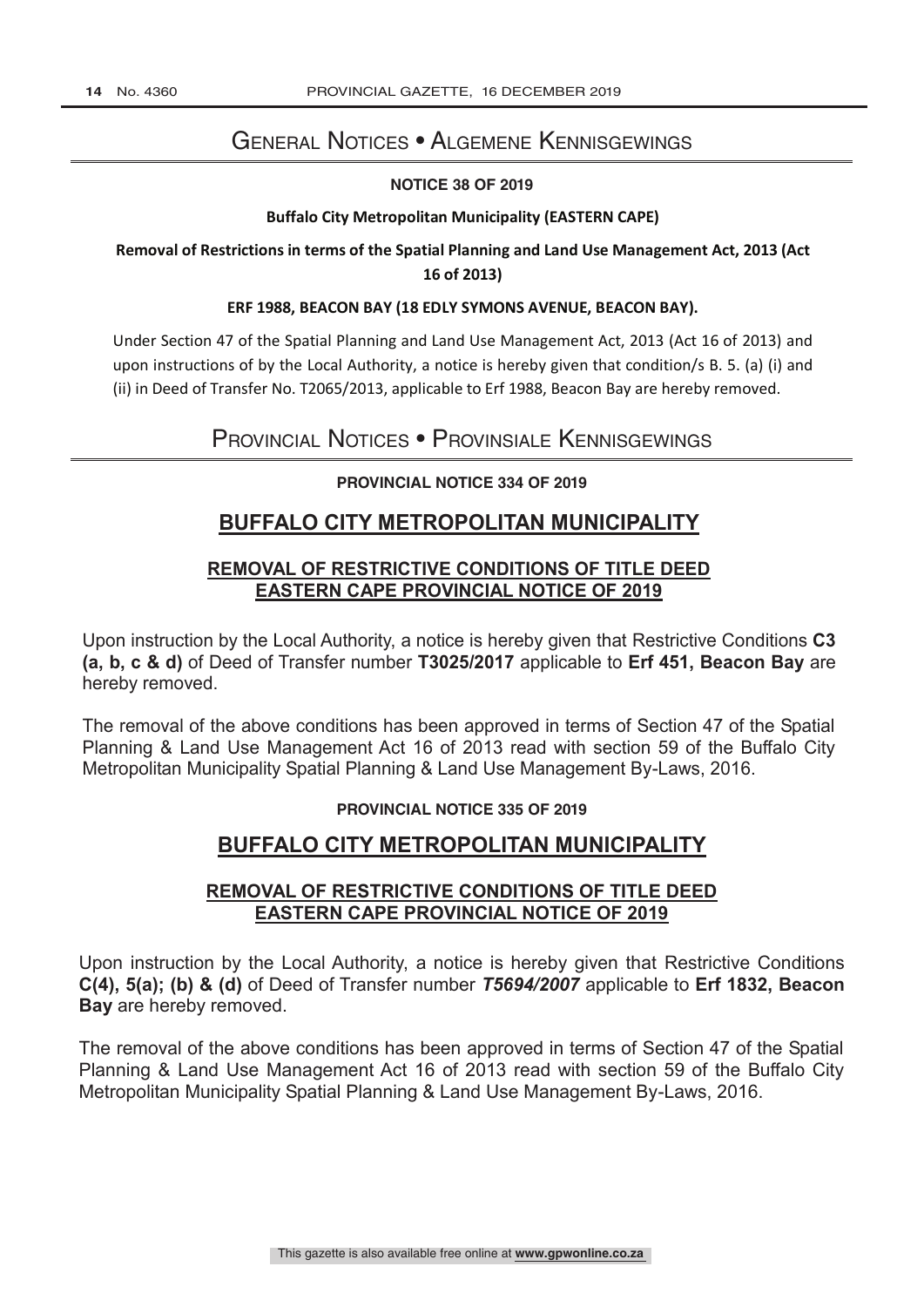#### **PROVINCIAL NOTICE 336 OF 2019**

## **BUFFALO CITY METROPOLITAN MUNICIPALITY**

## **REMOVAL OF RESTRICTIVE CONDITIONS OF TITLE DEED EASTERN CAPE PROVINCIAL NOTICE OF 2019**

Upon instruction by the Local Authority, a notice is hereby given that Restrictive Conditions **C(4), 5(a); (b) & (d)** of Deed of Transfer number *T5694/2007* applicable to **Erf 1832, Beacon Bay** are hereby removed.

The removal of the above conditions has been approved in terms of Section 47 of the Spatial Planning & Land Use Management Act 16 of 2013 read with section 59 of the Buffalo City Metropolitan Municipality Spatial Planning & Land Use Management By-Laws, 2016.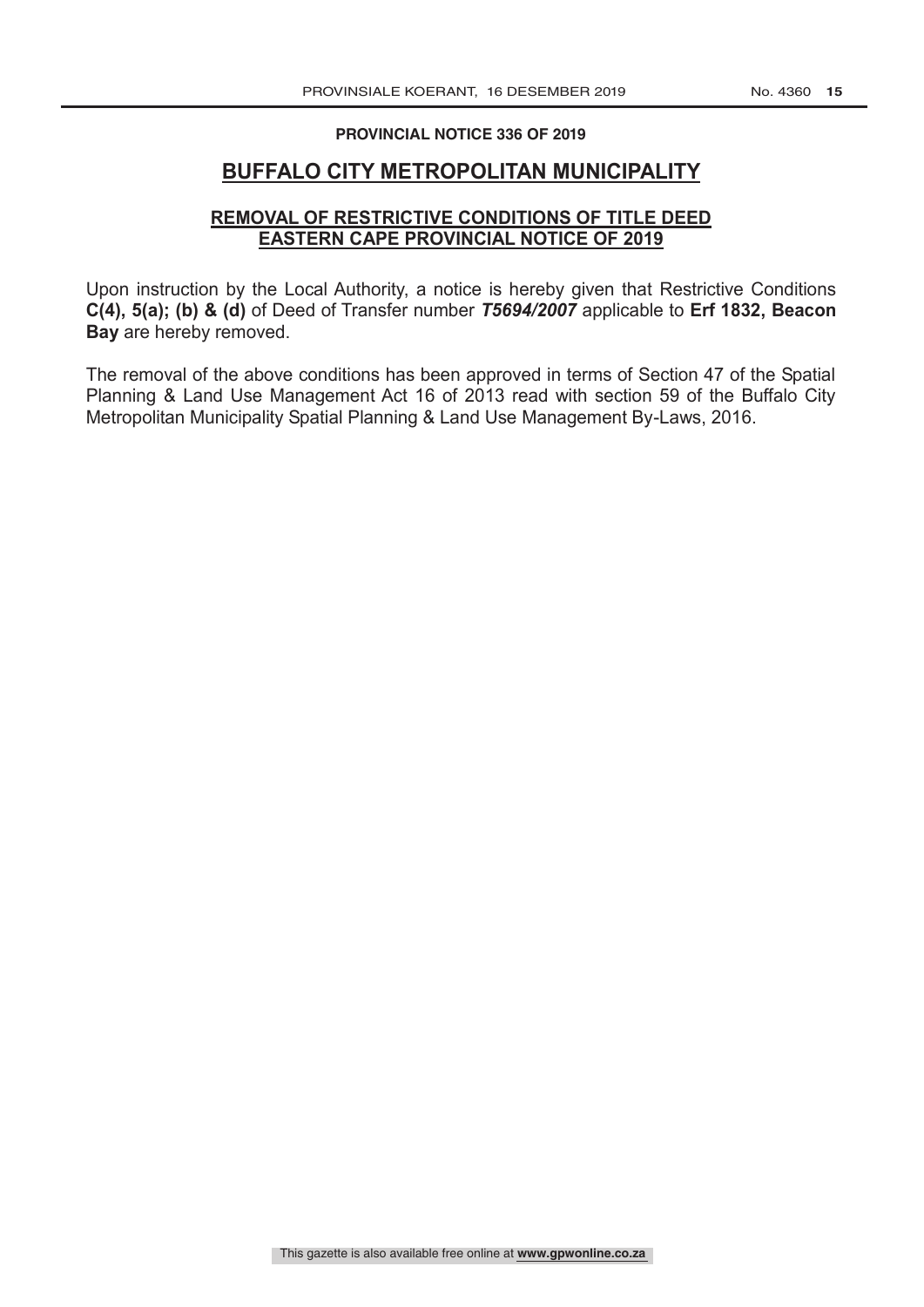### **PROVINCIAL NOTICE 337 OF 2019**

## EASTERN CAPE ENVIRONMENTAL MANAGEMENT BILL, 2019

I, M. Myoko, the Member of Executive Council of Economic Development, Environmental Affairs and Tourism Eastern Cape, do hereby extend the period of consultation on the Eastern Cape Environmental Management Bill, which was published on the 22<sup>nd</sup> July 2019 under Provincial Notice 205, Government Gazette Notice 4273.

within 60 days of publication hereof Any person who wishes to comment on the said Bill must submit such comments in writing

Comments must be submitted to -

Head of Department, Economic Development, Environmental Affairs and Tourism Private Bag X0054 Bhìsho 5601

Ronel.debruin@dedea.gov.za Attention: Ms Ronel de Bruin, Cell: 060 564 5370

OR

Hand Deliver to:

Head of Department, Economic Development and Environmental Affairs and Tourism Alderwood House, Palm Square Office Park Bonza Bay Road, Beacon Bay, East London

Rondl.debruin@dedea.gov.za Tel: 043 605 7114 Attention: Ms Ronel de Bruin,

HON: MEUNGISI MVOKO MEC OF ECONOMIC DEVELOPMENT, ENVIRONMENTAL AFFAIRS AND TOURISM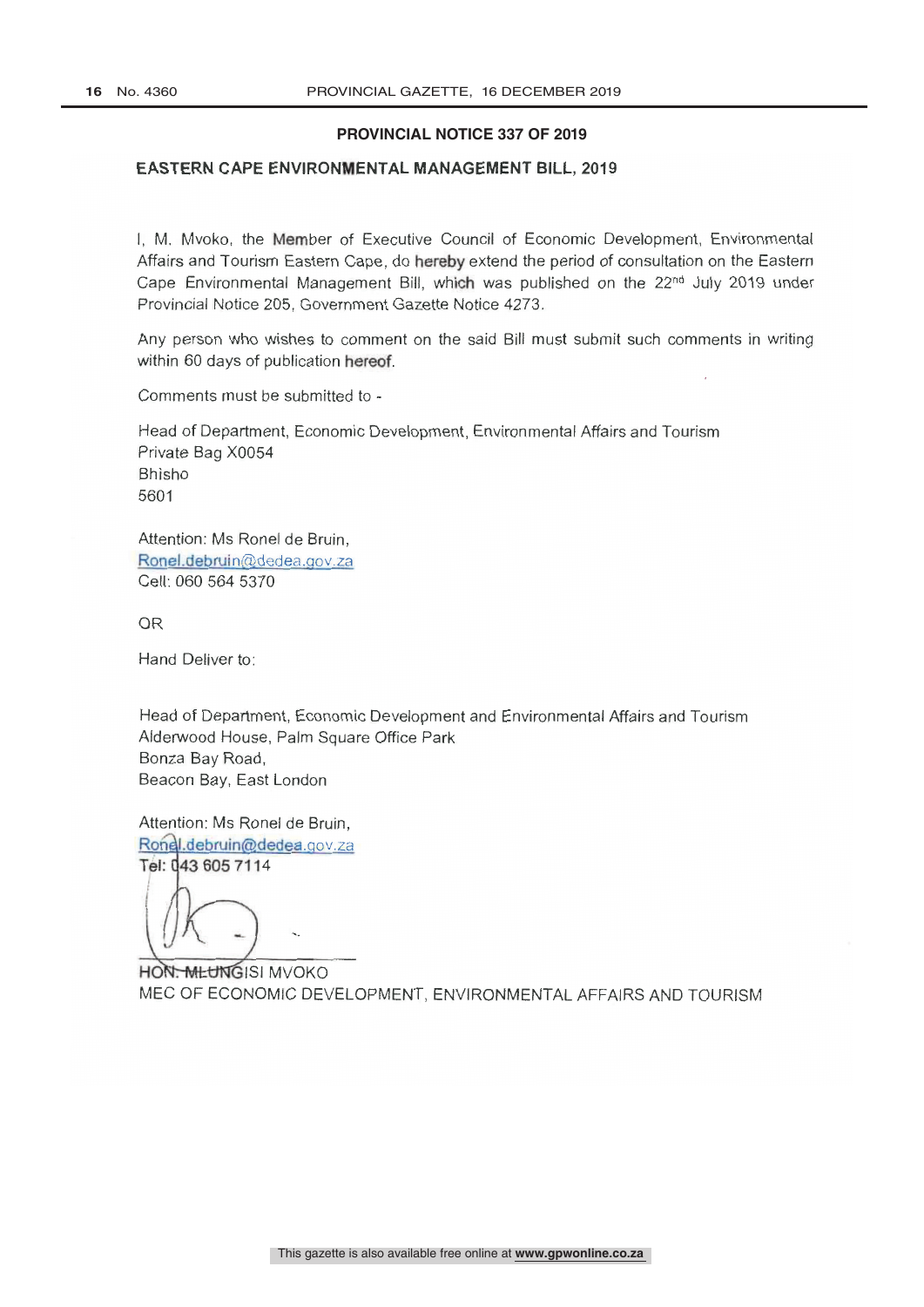## Local Authority Notices • Plaaslike Owerheids Kennisgewings

### **LOCAL AUTHORITY NOTICE 303 OF 2019**

Buffalo City Metropolitan Municipality (Eastern Cape)

Removal of Restrictions in terms of the Spatial Planning and Land Use Management Act 2013 (Act 16 of 2013) and the Buffalo City Metropolitan Municipality Spatial Planning and Land use Management By-Law (2016).

ERF 22070 EAST LONDON (99 Chamberlain Road)

Under Section 47(1) of the Spatial Planning and Land Use Management Act 2013 (Act 16 of 2013) read with Section 59 of the Buffalo City Metropolitan Municipal Spatial Planning & Land Use Management By-Law of 2016 and upon instructions of the Local Authority a notice is hereby given that conditions II(C)(i)(a), II(C)(i)(b), II(C)(i)(c), II(C)(i)(d) and II(C)(ii)(e) found in Deed of Transfer No. T7999/2018, pertaining to Erf 22070 East London is hereby removed.

## **LOCAL AUTHORITY NOTICE 304 OF 2019 LOCAL AUTHORITY NOTICE**

## **BUFFALO CITY METROPOLITAN MUNICIPALITY**

## **SPLUMA, ACT 16 of 2013 : ERF 624 BEACON BAY : REMOVAL OF RESTRICTIONS**

Under Section 47 (1) of the Spatial Planning and Land Use Management Act, No. 16 of 2013, read with Section 59 of the Buffalo City Metropolitan Municipal Spatial Planning & Land Use Management By-law of 2016, and upon instruction from the abovementioned municipality, notice is hereby given that, following application by the owner of Erf 624 Beacon Bay, conditions C.(3).(a-d) and D.(1-3), found in Deed of Transfer No. T 0190/2017, pertaining to Erf 624 Beacon Bay, are hereby removed.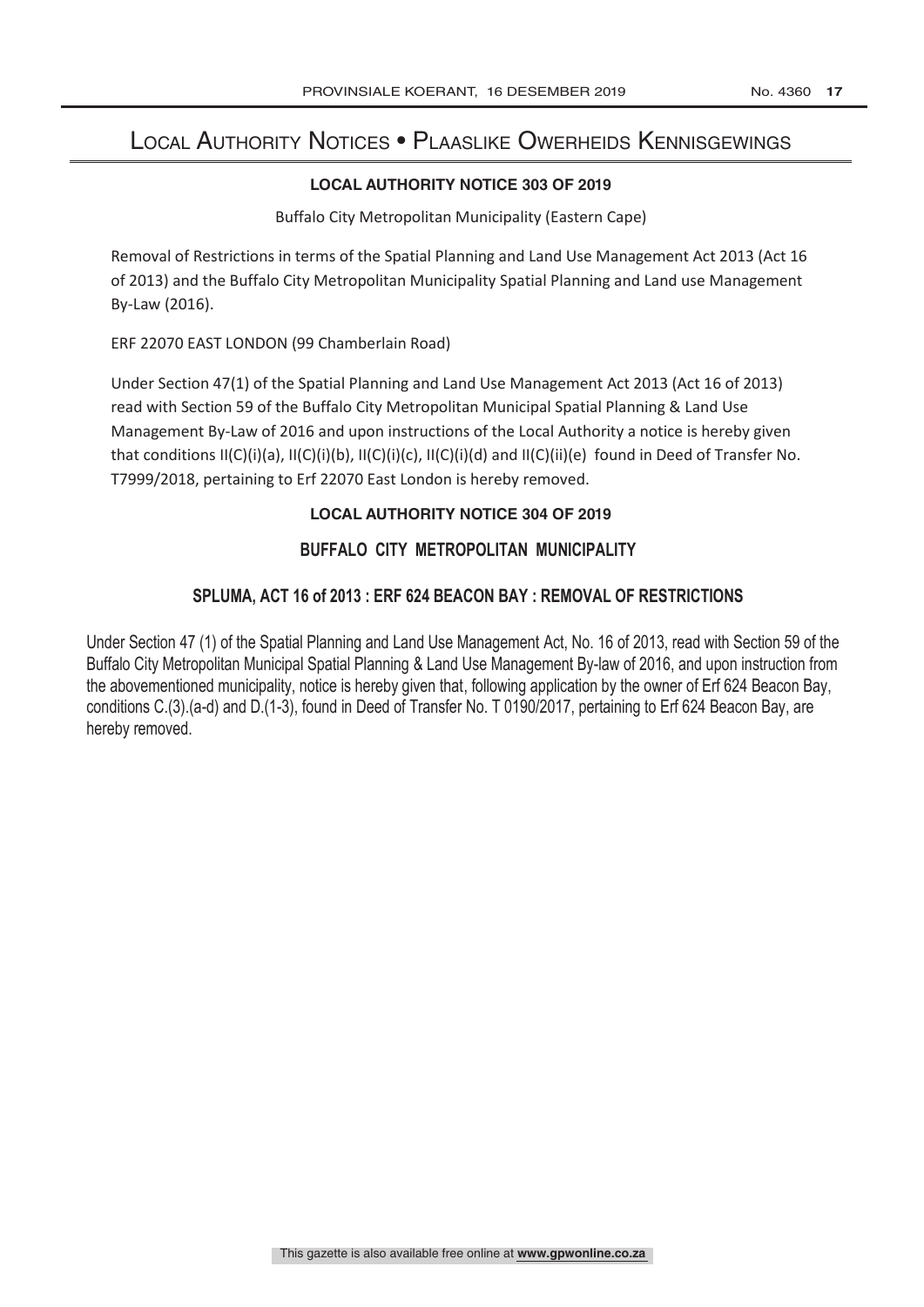This gazette is also available free online at **www.gpwonline.co.za**